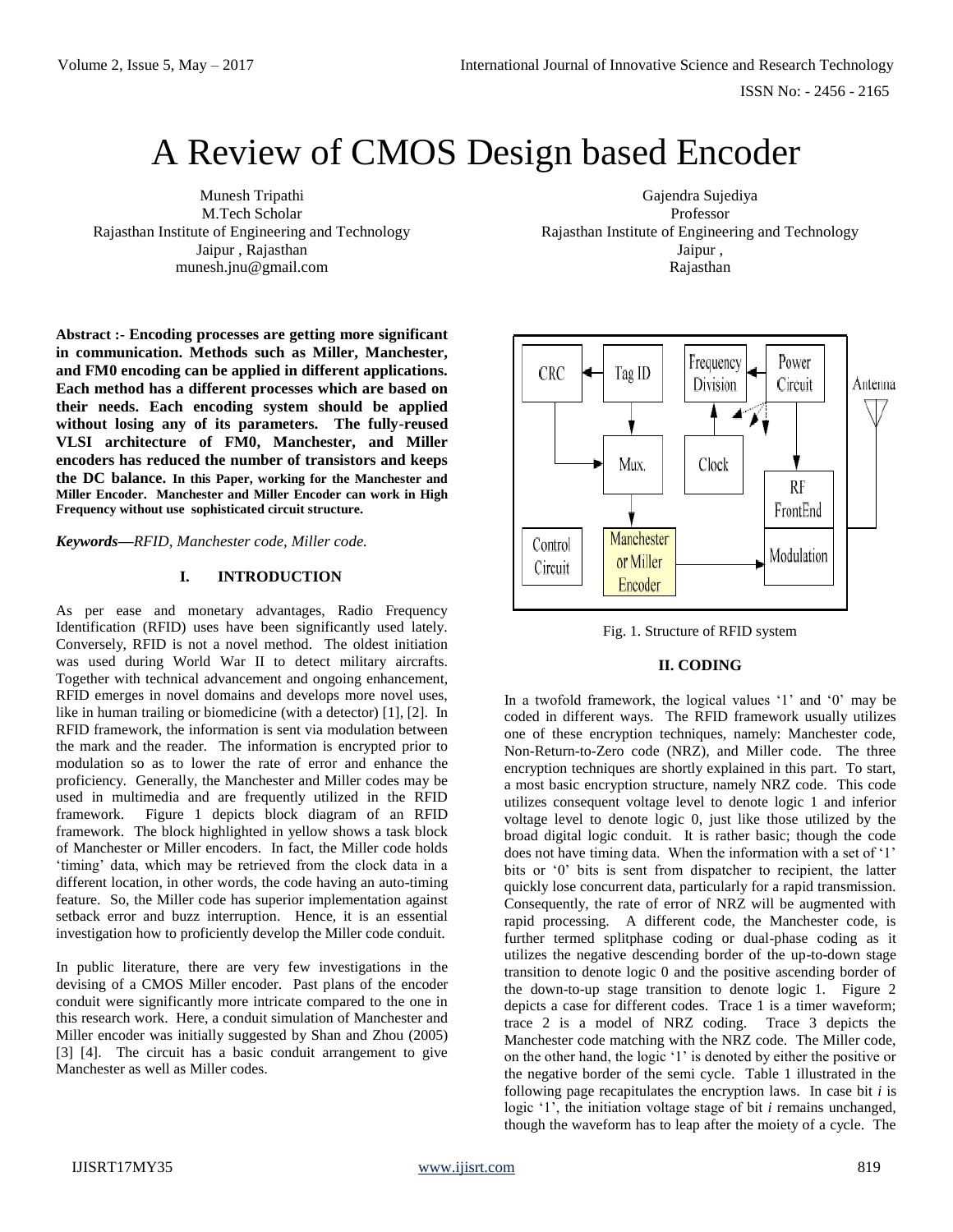moment two zeros are sent endlessly, the voltage stage of the Miller code gets modified at the beginning of the cycle. For instance, the trace 4 in Fig. 2 is depicted as Manchester code matching to the trace 2 Information input. For the information model, the associations of these encryption techniques are registered in Table 2. It is noteworthy that logic '0' in Table 2 is denoted by Miller code either as '11' or '00'. Miller code denotes logic '1' as either '01' or '10', according to the last bit situation. In this conduit, the conduit may create Manchester code (VM1) as well as Miller code (VM2).



Fig. 2. Waveform samples for various coding.

| <b>DATA</b>        |                      |  |  |  |  |
|--------------------|----------------------|--|--|--|--|
| Non-Return-to-Zero |                      |  |  |  |  |
| Manchester Code    | 01 10 01 01 10 10 01 |  |  |  |  |

Table 2 Coding relationship

## **III. CIRCUIT DESIGN AND IMPLEMENTATION**

01 00 01 10 00 11 10 00

In this part, the conduit actualization for the Miller encoder was devised according to the laws illustrated in Table 1. Shan and Zhou (2005) suggested a conduit arrangement for the model Manchester and Miller encoder, as depicted in Fig. 3 [3]. This conduit considers the VM1 as the contribution signal of the T-sort flip-flop, which offs the matching VM2. The conduit is mostly made up of two kinds of flip-flop (DFF1 and TFF1) and two logic gates (XOR1 and INV1). A surplus T-sort flip-flop may be used so as to attain the frequency splitting by 2, thus incorporating two timing signals of Timer and Timer2 (dual frequency of Timer) [5].



## Fig. 3. Prototype Manchester and Miller encoder circuit structure [3].

To additionally enhance the rapidity of the encoder, two similar encoders work in mingled to ameliorate the general rapidity, as depicted in Fig. 4. Clearly, it may be anticipated that the information optimum rate will double compared to single level of Fig. 3. Figure 5 depicts the complete conduit diagram in full. We get the benefit of twice rapidity improvement, though, at the price of twice hardware region. To maximize the hardware price and power usage, some conduit blocks illustrated in Fig. 3 may be distributed and additionally shortened. The grey block in Fig. 5 may be shortened and re-structured.

Figure 6 depicts an altered Manchester and Miller encoder. The process of the conduit is depicted as below. The information is initially converted quickly in sequence into two lone DFFs with the de-multiplexer level. Next, the information is operated consecutively by top information way and bottom information way correspondingly. After D-sort flip-flop, the treated information is blended as VM1. A solitary T-flip-flop level is useful distributed between top information way and bottom information way. To conclude, VM2 are acquired at the end of the distributed T-flip-flop level.



Fig. 4. Conceptual diagram of double throughput rate

Miller Code